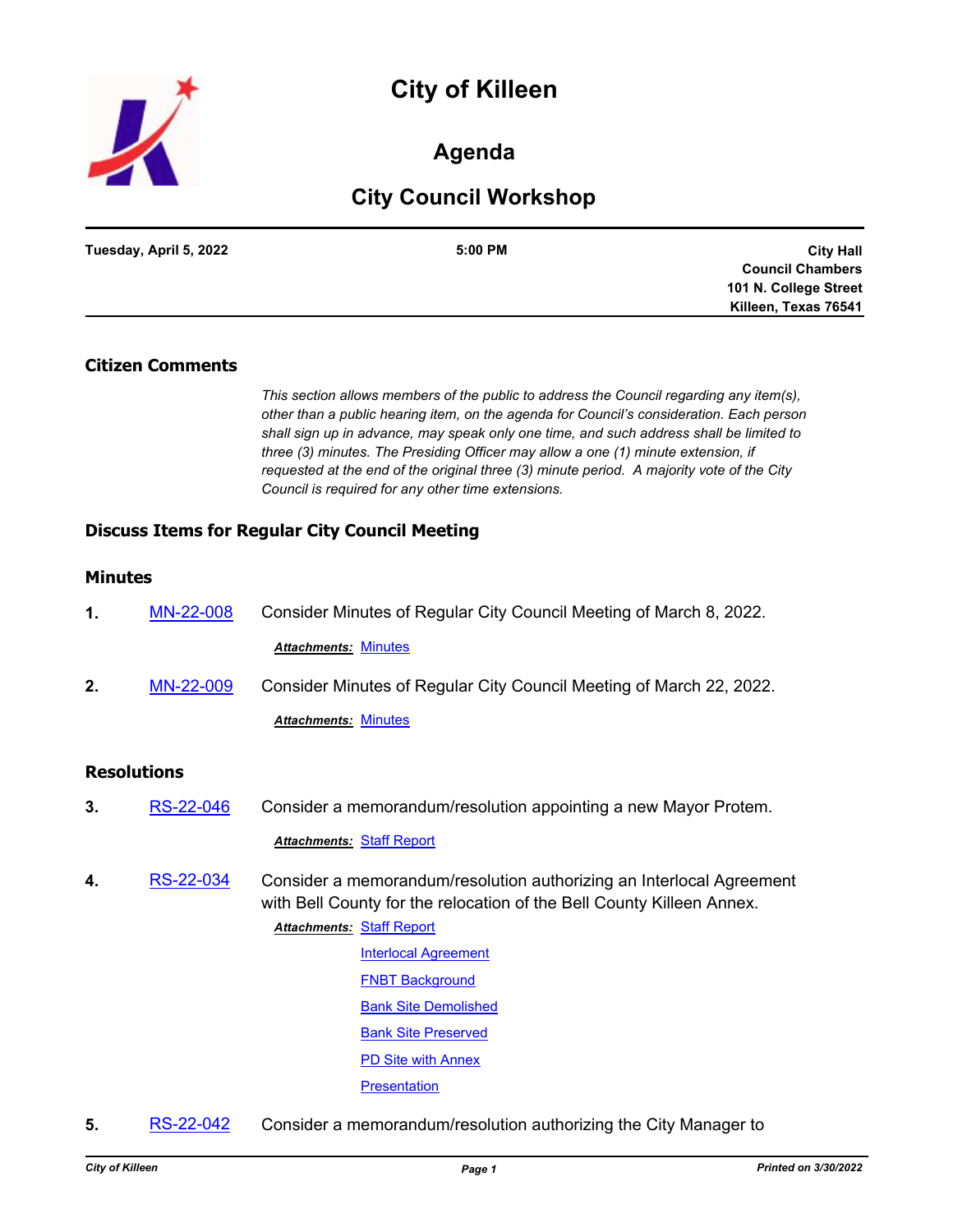execute an Interlocal Agreement with various entities to develop a Regional Habitat Conservation Plan.

**Attachments: [Staff Report](http://killeen.legistar.com/gateway.aspx?M=F&ID=c17f9081-4bd2-4b02-b84d-c41b01f58360.pdf)** 

[Interlocal Agreement](http://killeen.legistar.com/gateway.aspx?M=F&ID=fd6e866d-4dd7-495d-8d71-a330d31c4d8c.pdf)

**6.** [RS-22-047](http://killeen.legistar.com/gateway.aspx?m=l&id=/matter.aspx?key=5970) Consider a memorandum/resolution awarding Bid No. 22-15, Slurry Seal Services, to Viking Construction in an amount not to exceed \$1,000,000 Citywide for FY22.

> **Attachments: [Staff Report](http://killeen.legistar.com/gateway.aspx?M=F&ID=a7aa4f56-3fc2-4026-831b-8b3d83b3d2df.pdf)** [Bid Tab](http://killeen.legistar.com/gateway.aspx?M=F&ID=3c0c07b5-68f1-4775-9fa5-0fe383af9c04.pdf) **[Contract](http://killeen.legistar.com/gateway.aspx?M=F&ID=dfd4e632-6897-45e8-8286-d3f58deabe4f.pdf)** [Certificate of Interested Parties](http://killeen.legistar.com/gateway.aspx?M=F&ID=6c1ed693-68fb-4815-a25b-8a68553fbaaf.pdf) **[Presentation](http://killeen.legistar.com/gateway.aspx?M=F&ID=c2a94c63-2788-4373-b330-714b202cd0e0.pdf)**

**7.** [RS-22-048](http://killeen.legistar.com/gateway.aspx?m=l&id=/matter.aspx?key=6014) Consider a memorandum/resolution authorizing a contract for HA5 high density mineral bond road surface treatments to Andale Construction in an amount not to exceed \$1,000,000 citywide in FY22.

> [Staff Report](http://killeen.legistar.com/gateway.aspx?M=F&ID=c77eba20-0793-4640-9df4-cbd17ed03e32.pdf) *Attachments:* [Proposal](http://killeen.legistar.com/gateway.aspx?M=F&ID=251d17b7-654f-4ce1-880a-c10e222588ce.pdf) **[Contract](http://killeen.legistar.com/gateway.aspx?M=F&ID=23062ccd-effc-46c8-9d6a-70ae093f2e7f.pdf)** [Certificate of Interested Parties](http://killeen.legistar.com/gateway.aspx?M=F&ID=c47866f4-285a-48ac-8f24-6e26f824e4c7.pdf) **[Presentation](http://killeen.legistar.com/gateway.aspx?M=F&ID=75778789-7975-4d9b-b3aa-a55cb7c52713.pdf)**

**8.** [RS-22-049](http://killeen.legistar.com/gateway.aspx?m=l&id=/matter.aspx?key=6067) Consider a memorandum/resolution to approve a nonprofit application process for American Rescue Plan Act (ARPA) and Public Facility Corporation funding (PFC).

> **Attachments: [Staff Report](http://killeen.legistar.com/gateway.aspx?M=F&ID=a7954f37-546a-4a64-b29b-b7df9d48d31c.pdf)** [ARPA FAQS](http://killeen.legistar.com/gateway.aspx?M=F&ID=3ed9bca4-4f1b-4855-89ad-93fbe089192e.pdf) [ARPA Application](http://killeen.legistar.com/gateway.aspx?M=F&ID=6c6d0b8a-09a5-406d-9f93-0be113a50d26.pdf) [PFC FAQS](http://killeen.legistar.com/gateway.aspx?M=F&ID=a489b946-e6a3-4b24-ad0e-0842301b0bba.pdf) [PFC Application](http://killeen.legistar.com/gateway.aspx?M=F&ID=e8f7aa49-f82c-4d42-8b30-372816fdbb76.pdf)

**9.** [RS-22-050](http://killeen.legistar.com/gateway.aspx?m=l&id=/matter.aspx?key=6085) Consider a memorandum/resolution declaring vacancies on various citizen boards and commissions and appointing members to fill the unexpired terms.

**Attachments: [Staff Report](http://killeen.legistar.com/gateway.aspx?M=F&ID=23b6be16-e491-4f09-9f22-849f955743d5.pdf)** 

**[Presentation](http://killeen.legistar.com/gateway.aspx?M=F&ID=deba5069-258a-462a-b364-f5cebcee6063.pdf)** 

## **Ordinances**

**10.** [OR-22-004](http://killeen.legistar.com/gateway.aspx?m=l&id=/matter.aspx?key=5928) Consider an ordinance amending the Code of Ordinances Chapter 26, Subdivisions and Other Property Developments, to establish the requirements for a Traffic Impact Analysis.

*Attachments:* [Staff Report](http://killeen.legistar.com/gateway.aspx?M=F&ID=61eeea71-d4aa-4db7-b6f3-0248ef949408.pdf)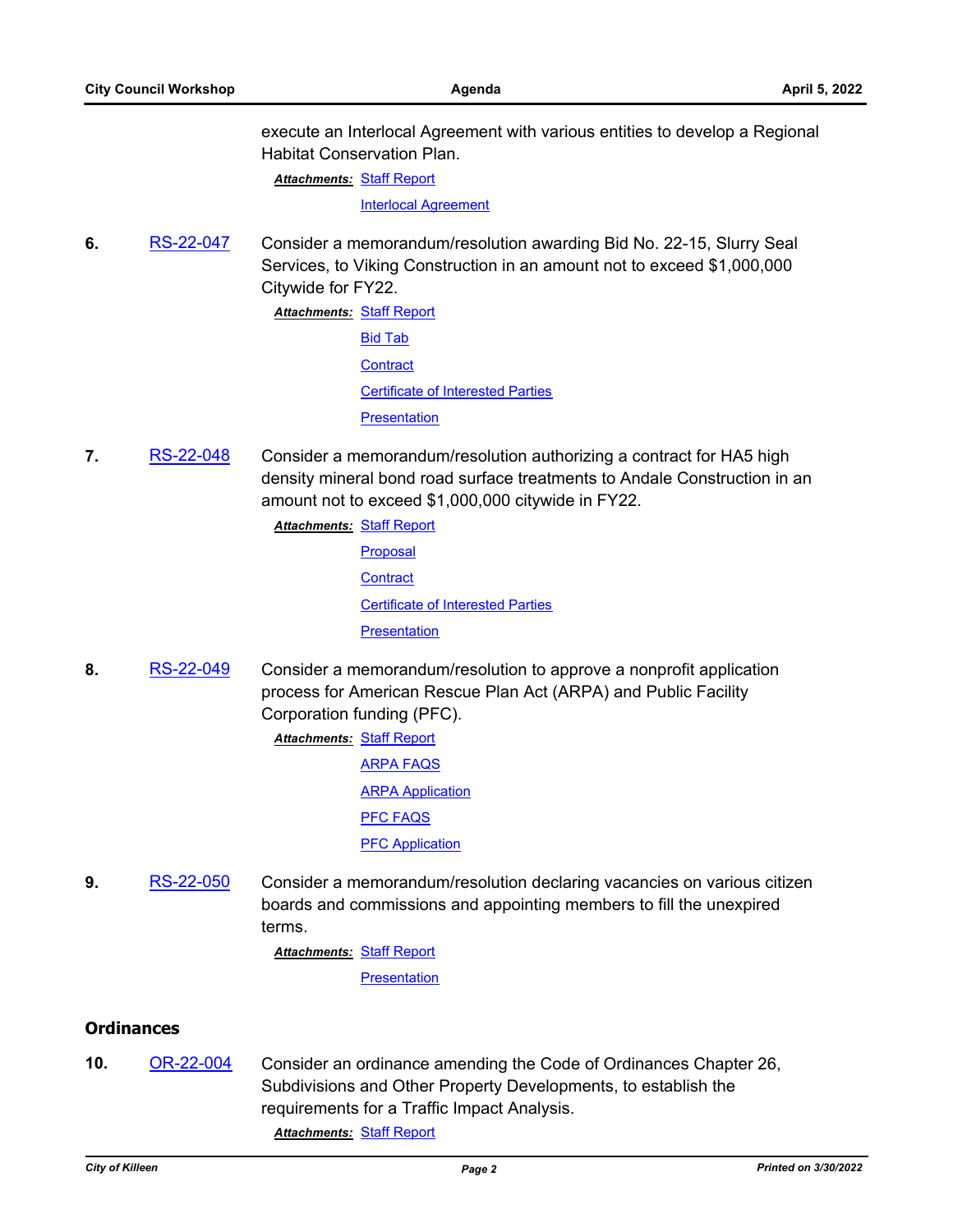[Ordinance January 22](http://killeen.legistar.com/gateway.aspx?M=F&ID=927a431e-3af0-4c65-bd65-33053202c54c.pdf) [Ordinance April 22](http://killeen.legistar.com/gateway.aspx?M=F&ID=3f7e8888-8ae6-4b5d-9a92-11f5af30b45d.pdf) **[Presentation](http://killeen.legistar.com/gateway.aspx?M=F&ID=be44f363-d628-4e07-a5d7-ca97d730dd3a.pdf)** 

## **Public Hearings**

**11.** [PH-22-021](http://killeen.legistar.com/gateway.aspx?m=l&id=/matter.aspx?key=5986) HOLD a public hearing and consider an ordinance requested by Mitchell & Associates, Inc. on behalf of Texas Land and Living, LLC (Case #FLUM22-10) to amend the Comprehensive Plan's Future Land Use Map (FLUM) from a 'Rural' (R) designation to a 'General Residential' (GR) designation for approximately 9.147 acres out of the James Cook Survey, Abstract No. 161. The property is generally located east of the intersection of Pinar Trail & Grand Terrace Drive, Killeen, Texas.

> **Attachments: [Staff Report](http://killeen.legistar.com/gateway.aspx?M=F&ID=a9d65861-00b7-4429-8028-f0d2bbe76bad.pdf)** [Maps](http://killeen.legistar.com/gateway.aspx?M=F&ID=0d930255-b3b0-4e95-98fb-607e6fcb8a0d.pdf) **[Minutes](http://killeen.legistar.com/gateway.aspx?M=F&ID=846bd1f7-cf31-46a5-8765-af203e6fb744.pdf) [Ordinance](http://killeen.legistar.com/gateway.aspx?M=F&ID=aa23b5bd-2862-4389-83be-c0b436bb2781.pdf) [Response](http://killeen.legistar.com/gateway.aspx?M=F&ID=18dccc1f-dfaf-4a5e-9e88-0bffd6d1dc5b.pdf) [FLUM Exhibit](http://killeen.legistar.com/gateway.aspx?M=F&ID=b769914c-84b0-4c6b-8075-9f1a4abaaea5.pdf)**

> > **[Presentation](http://killeen.legistar.com/gateway.aspx?M=F&ID=908f67f8-51e7-4f00-82dc-c08b701bddad.pdf)**

**12.** [PH-22-022](http://killeen.legistar.com/gateway.aspx?m=l&id=/matter.aspx?key=5987) HOLD a public hearing and consider an ordinance requested by Mitchell & Associates, Inc. on behalf of Texas Land and Living, LLC (Case #Z22-11) to rezone approximately 9.147 acres out of the James Cook Survey, Abstract No. 161 from "A" (Agricultural District) to "R-1" (Single-Family Residential District). The property is generally located east of the intersection of Pinar Trail and Grand Terrace Drive, Killeen, Texas. (Requires a ¾ Majority Vote)

**Attachments: [Staff Report](http://killeen.legistar.com/gateway.aspx?M=F&ID=a8d1ce02-c03b-4f44-9a1f-27ec306328f2.pdf)** 

[Maps](http://killeen.legistar.com/gateway.aspx?M=F&ID=eda3de5d-dc83-470f-afa8-0ffb47ab8a3c.pdf) [Site Photos](http://killeen.legistar.com/gateway.aspx?M=F&ID=98f7bbae-81a8-425c-9807-ad1256c70580.pdf) **[Minutes](http://killeen.legistar.com/gateway.aspx?M=F&ID=3007d5a6-944f-4db2-a16f-e065b23017db.pdf) [Ordinance](http://killeen.legistar.com/gateway.aspx?M=F&ID=909c6c66-820a-402c-b3ed-c312eb7e4ffb.pdf) [Considerations](http://killeen.legistar.com/gateway.aspx?M=F&ID=5e27d91e-ed47-4cc4-8244-4ebcd5643bec.pdf) [Responses](http://killeen.legistar.com/gateway.aspx?M=F&ID=42d0841c-82b8-44f4-a298-61ca98313375.pdf)** [Letter to Residents](http://killeen.legistar.com/gateway.aspx?M=F&ID=d1e4fbb6-34ae-4ecb-9140-bea16dadfd59.pdf) **[Presentation](http://killeen.legistar.com/gateway.aspx?M=F&ID=1296691c-b9e3-4720-b24f-95769cb95952.pdf)** 

**13.** [PH-22-023](http://killeen.legistar.com/gateway.aspx?m=l&id=/matter.aspx?key=5990) HOLD a public hearing and consider an ordinance requested by Franklin Land Associates, LLC. on behalf of D&SC Enterprises, Inc. (Case #Z22-13) to rezone approximately 1.516 acres out of the W. H. Cole, Abstract No. 200, from "R-1" (Single-Family Residential District) to "B-3" (Local Business District). The property is generally located west of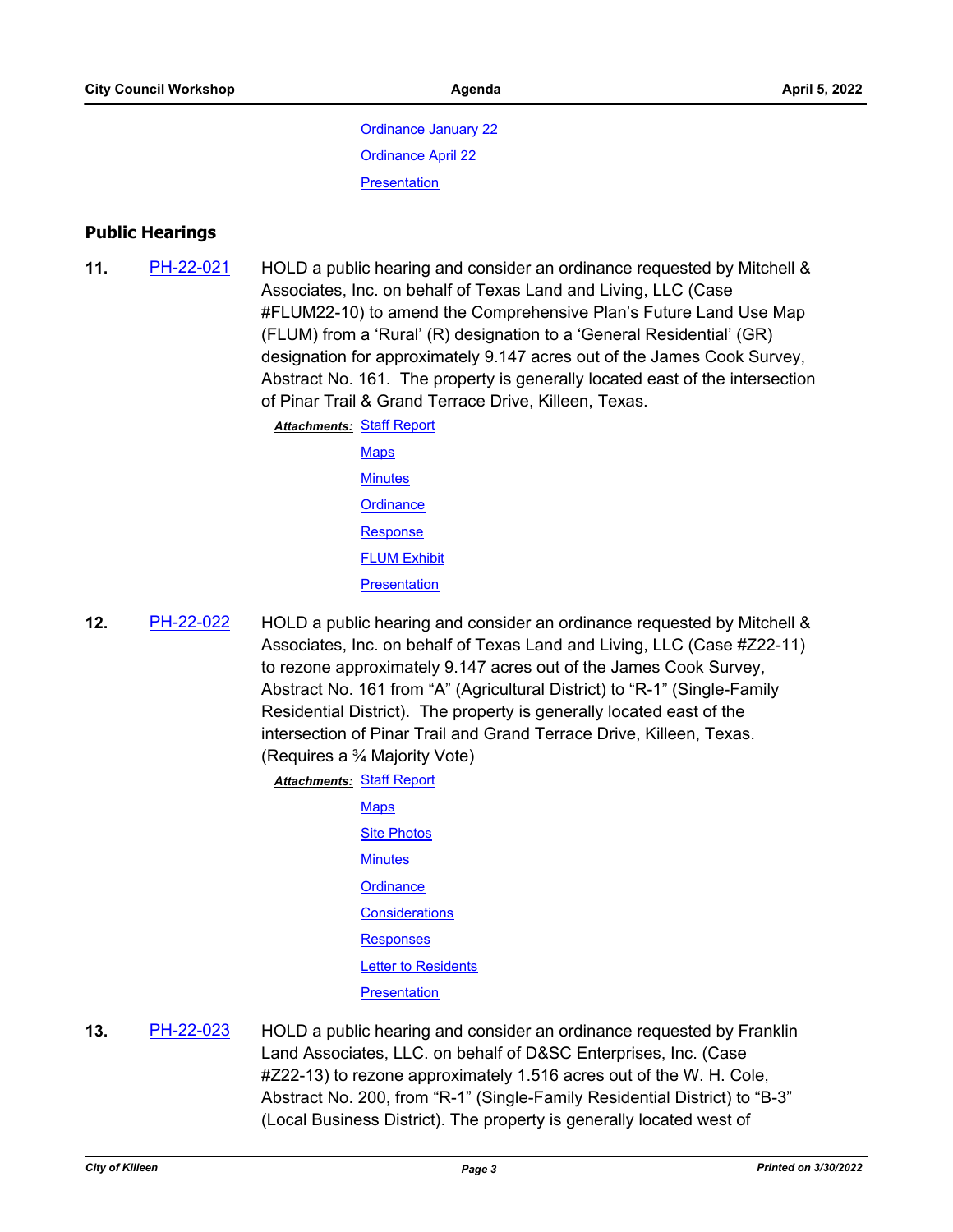Featherline Road and north of Chaparral Road, Killeen, Texas.

- **Attachments: [Staff Report](http://killeen.legistar.com/gateway.aspx?M=F&ID=411465c2-47b8-4157-89cc-28f33a92b53f.pdf) [Maps](http://killeen.legistar.com/gateway.aspx?M=F&ID=c9813db7-8021-4668-a04c-eb12c4d2474d.pdf) [Site Photos](http://killeen.legistar.com/gateway.aspx?M=F&ID=5408d684-a785-4c30-871b-5d89171b704d.pdf) [Minutes](http://killeen.legistar.com/gateway.aspx?M=F&ID=27123036-e1a7-4480-aebd-a215d7a23a7d.pdf) [Ordinance](http://killeen.legistar.com/gateway.aspx?M=F&ID=c806f0c9-c571-4dea-bacb-751562b78c15.pdf) [Considerations](http://killeen.legistar.com/gateway.aspx?M=F&ID=71820f08-a4d3-4f14-87c5-070960efc72c.pdf) [Response](http://killeen.legistar.com/gateway.aspx?M=F&ID=170a0580-1955-4d18-9d76-a2c2971a29ed.pdf)** [Site Plan](http://killeen.legistar.com/gateway.aspx?M=F&ID=0e4731b3-2d77-43a0-99b2-e4438263c133.pdf) **[Presentation](http://killeen.legistar.com/gateway.aspx?M=F&ID=52d4dffb-193b-4e37-a7d5-526af8520105.pdf)**
- **14.** [PH-22-024](http://killeen.legistar.com/gateway.aspx?m=l&id=/matter.aspx?key=5991) HOLD a public hearing and consider an ordinance requested by Edward McIntyre on behalf of Gurunath Vadamudala (Case #Z22-14) to rezone Holder Addition, Block 1, Lot 1, from "B-5" (Business District) to "R-1" (Single-Family Residential District). The property is locally addressed as 1118 18th Street, Killeen, Texas.

**Attachments: [Staff Report](http://killeen.legistar.com/gateway.aspx?M=F&ID=52157410-87b6-4f21-9ebd-b46ffaba0cd6.pdf)** 

**[Maps](http://killeen.legistar.com/gateway.aspx?M=F&ID=34ae54bf-5a94-4bda-a7cf-530ea66c3d25.pdf) [Site Photos](http://killeen.legistar.com/gateway.aspx?M=F&ID=cfacb206-5bd2-4aee-bfd8-bed92879ed18.pdf) [Minutes](http://killeen.legistar.com/gateway.aspx?M=F&ID=3ac39543-0cea-4779-a743-ac2b1d286c4b.pdf) [Ordinance](http://killeen.legistar.com/gateway.aspx?M=F&ID=34ef800b-ad6c-4830-b232-bb9a08b9ee8e.pdf) [Considerations](http://killeen.legistar.com/gateway.aspx?M=F&ID=97729b1b-7687-4e3f-9d32-1b0568119554.pdf) [Presentation](http://killeen.legistar.com/gateway.aspx?M=F&ID=01960cc3-cca9-4eda-b776-fbb5ff849919.pdf)** 

**15.** [PH-22-025](http://killeen.legistar.com/gateway.aspx?m=l&id=/matter.aspx?key=5992) HOLD a public hearing and consider an ordinance requested by Michael Linnemann (Case #Z22-15) to rezone approximately 0.3375 acres out of the Simmons 2nd Subdivision, Block 1, Lot 38, from "R-1" (Single-Family Residential District) to "R-2" (Two-Family Residential District). The property is addressed as 3909 Turner Avenue, Killeen, Texas.

**Attachments: [Staff Report](http://killeen.legistar.com/gateway.aspx?M=F&ID=836a4587-8ddd-4eff-a4a3-2e016fd15906.pdf)** 

**[Maps](http://killeen.legistar.com/gateway.aspx?M=F&ID=240b0677-d373-42ba-bb14-b112bda212b9.pdf)** [Site Photos](http://killeen.legistar.com/gateway.aspx?M=F&ID=4cefc3d0-6234-4bc2-a863-ac7b7708f409.pdf) **[Minutes](http://killeen.legistar.com/gateway.aspx?M=F&ID=3f766edc-3930-49de-a18c-c16e721c5bbd.pdf) [Ordinance](http://killeen.legistar.com/gateway.aspx?M=F&ID=73bf17fd-ac7c-48bd-9d39-73c45145a107.pdf) [Considerations](http://killeen.legistar.com/gateway.aspx?M=F&ID=2f3a4cea-0d7c-4c49-9fa4-f0c8b4720399.pdf)** [Responses](http://killeen.legistar.com/gateway.aspx?M=F&ID=3998de4a-e115-4232-85ea-0e159d91dde5.pdf) **[Presentation](http://killeen.legistar.com/gateway.aspx?M=F&ID=947210be-7743-4523-821c-33f2807412ad.pdf)** 

**16.** [PH-22-026](http://killeen.legistar.com/gateway.aspx?m=l&id=/matter.aspx?key=5993) HOLD a public hearing and consider an ordinance requested by Joe Patterson on behalf of Michael Patterson (Case #Z22-16) to rezone approximately 3.2562 acres out of the Lakeview Park Phase One, Block 9, Lots 1A, 2A, 3 & 4 and Lakeview Park Subdivision Third Replat, Block 1,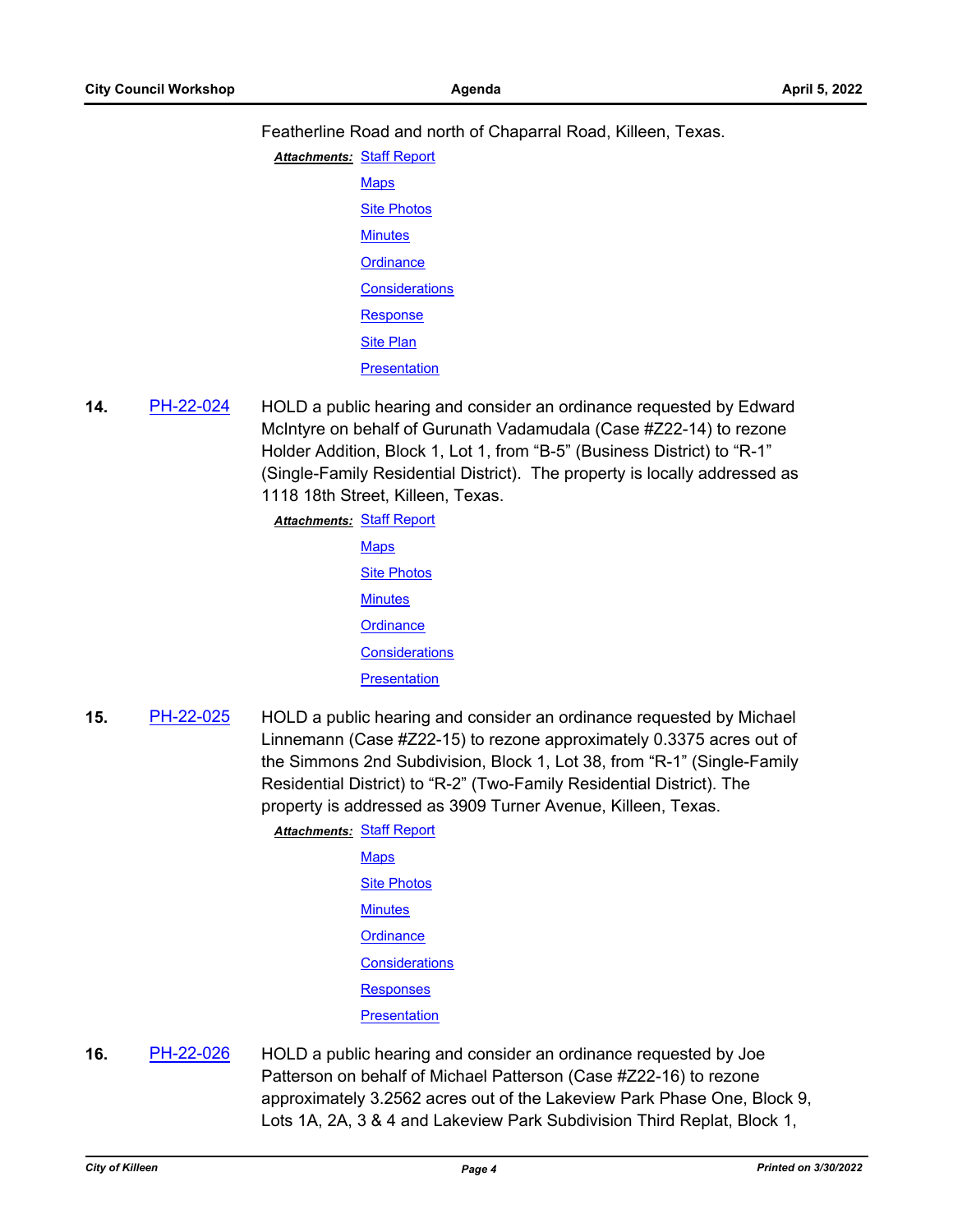Lot 31B, from "B-3" (Local Business District) to "SF-2" (Single-Family

Residential District). The properties are locally addressed as 5398, 5400, 5450, 5500, & 5550 Rancier Avenue, Killeen, Texas.

**Attachments: [Staff Report](http://killeen.legistar.com/gateway.aspx?M=F&ID=ccf97eb4-ee5b-4126-b3c9-4da7a8d8b0af.pdf) [Maps](http://killeen.legistar.com/gateway.aspx?M=F&ID=955174bc-0857-4c71-b4fc-d1fd063b9e89.pdf) [Site Photos](http://killeen.legistar.com/gateway.aspx?M=F&ID=ecb61fea-ed87-4c58-b68b-df16f5ccb54b.pdf) [Minutes](http://killeen.legistar.com/gateway.aspx?M=F&ID=adfa0b44-f349-464f-a780-6d77aa3013c1.pdf) [Ordinance](http://killeen.legistar.com/gateway.aspx?M=F&ID=75192a43-6ac7-4daa-9132-03f0e028464a.pdf) [Considerations](http://killeen.legistar.com/gateway.aspx?M=F&ID=d90a1a8d-84a5-4dc9-8a42-f426fa1451e0.pdf)** 

**[Presentation](http://killeen.legistar.com/gateway.aspx?M=F&ID=e308f0f7-524e-4b26-9cd6-295cb71e6b1a.pdf)** 

**17.** [PH-22-027](http://killeen.legistar.com/gateway.aspx?m=l&id=/matter.aspx?key=5988) HOLD a public hearing and consider an ordinance requested by Andrea Metz on behalf of Six Westheimer Retail, LTD (Case #FLUM22-11) to amend the Comprehensive Plan's Future Land Use Map (FLUM) from a 'General Commercial' (GC) designation to a 'Multi-Family Residential' (MFR) designation for a total of approximately 9.62 acres out of the A. Dickson Survey Abstract No. 262, the Killeen Industrial Foundation, Block 1, Lot 18, the Northside Theater Subdivision, Block 1, Lot 10, and the KIXS Addition, Block 1, Lot 1. The property is locally addressed as 3001 Atkinson Avenue, Killeen, Texas.

> [Staff Report](http://killeen.legistar.com/gateway.aspx?M=F&ID=a4ff1cf8-e441-4061-aca9-65533d7aa25d.pdf) *Attachments:* [Maps](http://killeen.legistar.com/gateway.aspx?M=F&ID=0bf78e89-7de1-4a56-9632-5b0c13474b67.pdf) **[Minutes](http://killeen.legistar.com/gateway.aspx?M=F&ID=9c4a2486-a7ea-4888-82f1-ecaece3343b3.pdf) [Ordinance](http://killeen.legistar.com/gateway.aspx?M=F&ID=69644566-1bbe-4194-94ed-26eee1d3c7d6.pdf) [Presentation](http://killeen.legistar.com/gateway.aspx?M=F&ID=848f1172-bd64-45c7-8998-e303b92693e6.pdf)**

## **Items for Discussion at Workshop**

- **18.** [DS-22-039](http://killeen.legistar.com/gateway.aspx?m=l&id=/matter.aspx?key=6055) Discuss Secure Commercial Semi-Truck Parking **19.** [DS-22-040](http://killeen.legistar.com/gateway.aspx?m=l&id=/matter.aspx?key=6065) Discuss Downtown Property Improvements **20.** [DS-22-041](http://killeen.legistar.com/gateway.aspx?m=l&id=/matter.aspx?key=6051) Discuss Potential Sale of Cemetery Property for Economic Development Purposes
- **21.** [DS-22-042](http://killeen.legistar.com/gateway.aspx?m=l&id=/matter.aspx?key=5980) City Manager Quarterly Review

# **Councilmember Requests for Future Agenda Items**

**22.** [RQ-22-013](http://killeen.legistar.com/gateway.aspx?m=l&id=/matter.aspx?key=6033) Briefing from TEX-21 (Transportation Excellence for the 21th Century)

# *Attachments:* [Request](http://killeen.legistar.com/gateway.aspx?M=F&ID=8967ccae-2225-4852-8eff-21d2cd6f04fb.pdf)

**23.** [RQ-22-014](http://killeen.legistar.com/gateway.aspx?m=l&id=/matter.aspx?key=6036) Discharging Firearms in City Limits

**Attachments: [Request](http://killeen.legistar.com/gateway.aspx?M=F&ID=0d4ba85d-2356-43cc-a55d-4b93f2e62218.pdf)**